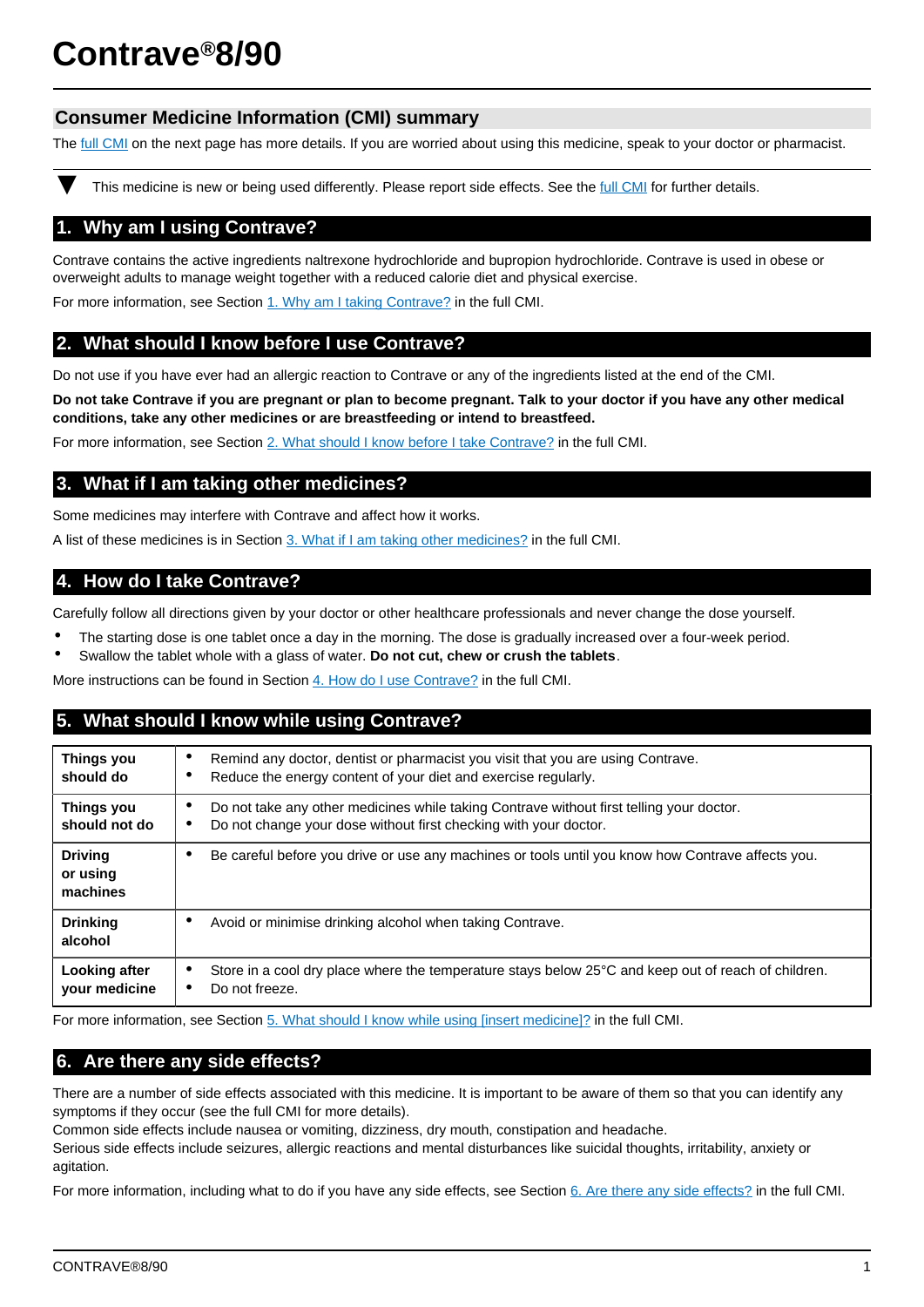<span id="page-1-0"></span>This medicine is subject to additional monitoring. This will allow quick identification of new safety information. You can help by reporting any side effects you may get. You can report side effects to your doctor, or directly at [www.tga.gov.au/reporting](http://www.tga.gov.au/reporting-problems)[problems](http://www.tga.gov.au/reporting-problems) in Australia or [www.medsafe.govt.nz/safety/report-a-problem.asp](http://www.medsafe.govt.nz/safety/report-a-problem.asp) in New Zealand.

# **Contrave®8/90**

**Active ingredients:** Naltrexone hydrochloride & Bupropion hydrochloride

# **Consumer Medicine Information (CMI)**

This leaflet provides important information about using Contrave. **You should also speak to your doctor or pharmacist if you would like further information or if you have any concerns or questions about using Contrave.**

## **Where to find information in this leaflet:**

- [1. Why am I taking Contrave?](#page-1-1)
- [2. What should I know before I take Contrave?](#page-1-2)
- [3. What if I am using other medicines?](#page-2-0)
- [4. How do I take Contrave?](#page-2-1)
- [5. What should I know while using Contrave?](#page-2-2)
- [6. Are there any side effects?](#page-3-0)
- [7. Product details](#page-4-0)

# <span id="page-1-1"></span>**1. Why am I taking Contrave?**

**Contrave contains two active ingredients - naltrexone hydrochloride and bupropion hydrochloride.** Contrave works on areas on the brain involved in the control of food intake and energy use.

## **Contrave is used in obese or overweight adults to manage weight together with a reduced calorie diet and physical exercise.**

- Your doctor will review your treatment after 16 weeks, and you should only continue using Contrave if you have lost at least 5% of your initial body weight.
- Contrave will only assist in reducing body weight if it is used in conjunction with a reduction in calorie intake and/ or an increase in physical activity.

# <span id="page-1-2"></span>**2. What should I know before I take Contrave?**

## **Warnings**

## **Do not use Contrave if you:**

- are allergic to naltrexone hydrochloride, bupropion hydrochloride, or any of the ingredients listed at the end of this leaflet. Always check the ingredients to make sure you can use this medicine.
- have high blood pressure that is not controlled with medicines.
- have ever had a seizure.
- have a brain tumour.
- are usually a heavy drinker and have just suddenly stopped drinking a lot of alcohol or are going to stop while you are taking this medicine.
- have recently stopped taking sedatives (sleeping tablets) or medicines to treat anxiety or epilepsy or you plan to stop them while you are taking this medicine.
- are taking any other medicines containing naltrexone hydrochloride or bupropion hydrochloride.
- have an eating disorder or had one in the past, such as bulimia or anorexia nervosa.
- are regularly using opioids or opiate agonists (for example methadone), or you are going through acute withdrawal (cold turkey).
- have or have had a bipolar disorder (extreme mood swings).
- are taking medicines called monoamine oxidase inhibitors (MAOIs) or have taken them in the last 14 days.
- have severe liver disease.
- have end-stage kidney disease.
- the packaging is torn or shows signs of tampering.

## **Check with your doctor if you:**

- feel depressed, contemplate suicide, have a history of attempting suicide or any other mental health problems.
- are aged 65 years or older. Contrave has not been adequately studied in older people to know if they will respond to Contrave in the same way as younger adults.
- have high blood pressure.
- have heart disease.
- have liver or kidney problems.
- have mood disorders including depression or mania.
- are galactose intolerance, Lapp lactase deficiency or glucose-galactose malabsorption.
- take any medicines for any other condition.
- are at risk of having a seizure. Contrave may cause seizures (fits) in some people. Seizures are more likely while taking Contrave if you:
	- o have had a serious head injury, head trauma or stroke.
	- o regularly drink a lot of alcohol.
	- o regularly use medicines to help you to sleep (sedatives).
	- o are dependent on or addicted to cocaine or other stimulating products.
	- o have diabetes for which you use insulin or tablets.
	- o have a brain or spinal tumour or infection.
	- o have severe liver disease.
	- o have low blood sugar or salt levels.
	- o have hypoxia, a condition where oxygen levels in your tissues are low.
	- o are taking medicines that may increase the chance of having a fit.

During treatment, you may be at risk of developing certain side effects. It is important you understand these risks and how to monitor for them. See additional information under Section [6. Are there any side effects](#page-3-0)?

## **Pregnancy and breastfeeding**

Do not use Contrave if you are pregnant or intend to become pregnant. Weight loss offers no potential benefit to a pregnant woman and may result in harming your baby.

Talk to your doctor if you are breastfeeding or intend to breastfeed. Contrave passes into human milk and is not recommended during breastfeeding.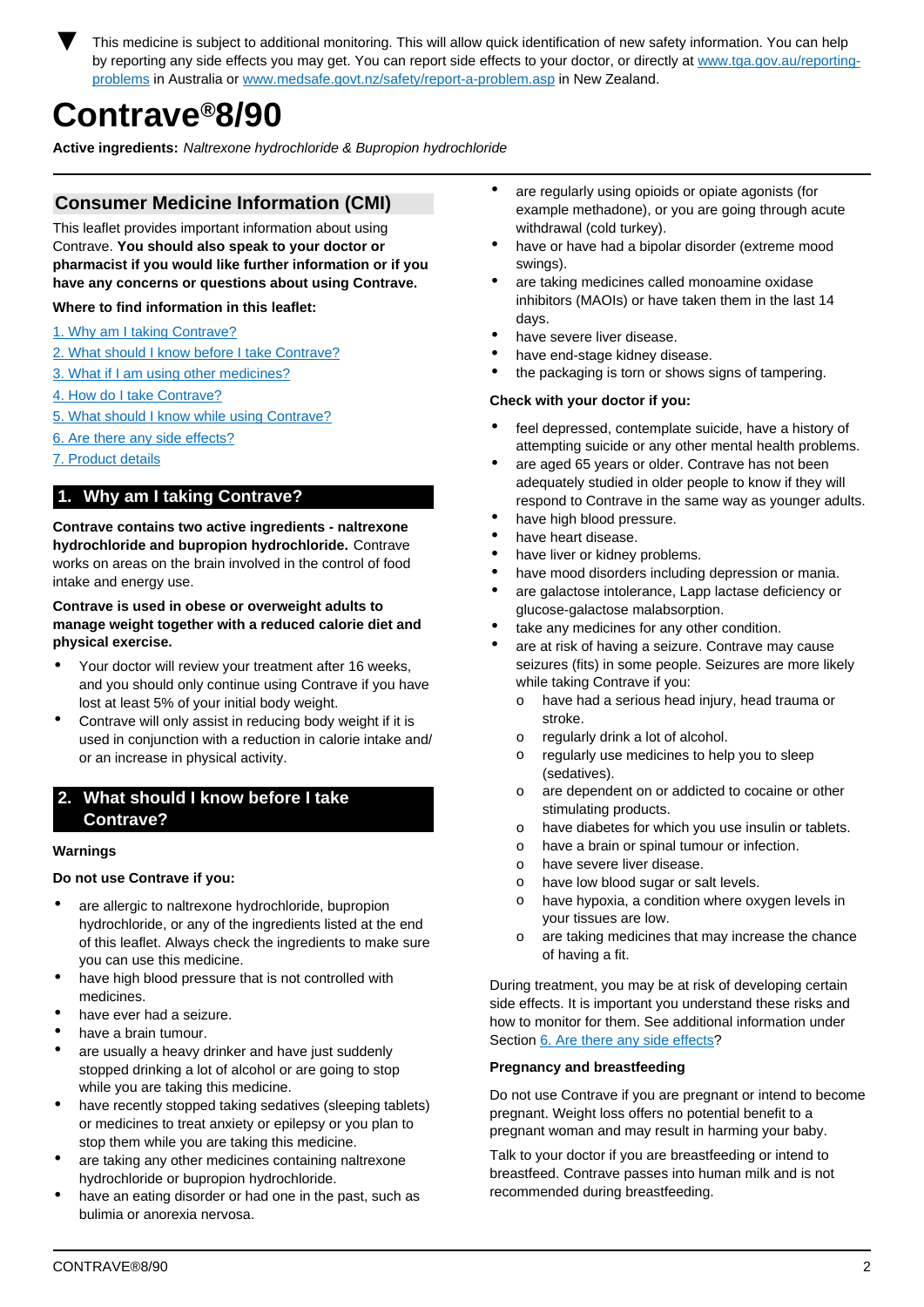## **Use in Children**

Contrave is not recommended for use in children less than 18 years because it has not been adequately studied in these patients.

# <span id="page-2-0"></span>**3. What if I am using other medicines?**

Tell your doctor or pharmacist if you are taking any other medicines, including any medicines, vitamins or supplements that you buy without a prescription from your pharmacy, supermarket or health food shop.

Some medicines may increase your chance of having a seizure when taking Contrave. These medicines need to be used very carefully. Examples include:

- antidepressants
- antipsychotics
- asthma medicines such as theophylline and systemic corticosteroids
- antimalarials
- tramadol
- sedating antihistamines
- quinolone antibiotics
- insulin or oral diabetic medicines
- sedatives, such as benzodiazepines.

## **Some medicines may interfere with Contrave and affect how it works.**

These include:

- Medicines for depression known as monoamine oxidase inhibitors, even if you have stopped taking them now, but have taken them within the last 14 days. Your doctor or pharmacist can tell you what to do if you are taking any of these medicines.
- opioid painkillers e.g., codeine, morphine, methadone.
- medicines used to treat high blood pressure such as metoprolol.
- medicines used to treat irregular heart rhythm such as propafenone or flecainide.
- medicines for Parkinson's disease such as levodopa or amantadine.
- ticlopidine or clopidogrel, mainly used in the treatment of heart disease or stroke.
- medicines used in the treatment of HIV infection and AIDS, such as efavirenz and ritonavir.
- medicines for depression or other mental health conditions that affect serotonin levels, such as amitriptyline, desipramine, venlafaxine, imipramine, paroxetine, fluoxetine, citalopram, escitalopram, risperidone, haloperidol and thioridazine.
- digoxin, used to treat certain heart problems.

**Check with your doctor or pharmacist if you are not sure about what medicines, vitamins or supplements you are taking and if these affect Contrave.**

# <span id="page-2-1"></span>**4. How do I take Contrave?**

## **How much to take**

- The starting dose is one tablet once a day in the morning. The dose will be gradually increased as follows:
- Week 1: One tablet once a day in the morning
- Week 2: One tablet twice a day, one in the morning and one in the evening
- Week 3: Three tablets every day, two in the morning and one in the evening
- Week 4 and onward: Two tablets twice a day, two in the morning and two in the evening.

The maximum recommended daily dose of Contrave is two tablets taken twice a day.

If you have liver or kidney problems, you may need a lower dose of Contrave.

Swallow the tablet whole with a glass of water. **Do not cut, chew or crush the tablets.**

• Follow the instructions provided and use Contrave until your doctor tells you to stop.

## **When to take Contrave**

- Contrave should be taken with food.
- Continue using Contrave as long as your doctor recommends it.
- Some people do not respond to Contrave. Treatment should not be continued for more than 16 weeks if you have not lost more than 5% of your initial body weight.

#### **If you forget to take Contrave**

Contrave should be used regularly at the same time each day.

**If it is almost time for your next dose, skip the dose you missed and take your next dose when you are meant to.**

**Do not take a double dose to make up for the dose you missed.**

#### **If you take too much Contrave**

If you think that you have taken too much Contrave, you may need urgent medical attention.

#### **You should immediately:**

- phone the Poisons Information Centre (**by calling 13 11 26 in Australia or 0800 764 766 [0800 POISON] in New Zealand**), or
- contact your doctor, or
- go to the Emergency Department at your nearest hospital.

#### **You should do this even if there are no signs of discomfort or poisoning.**

If you take too much Contrave you may experience some of the following symptoms: seizure, hallucinations, loss of consciousness, increased heart rate or irregular heartbeat, fever, muscle stiffness and/or pain, low blood pressure and breathing difficulties.

# <span id="page-2-2"></span>**5. What should I know while using Contrave?**

#### **Things you should do**

- remind any doctor, dentist or pharmacist you visit that you are using Contrave.
- reduce the energy content of your diet by at least 500 kcal (2092 kJ). A review of your diet by a dietician is recommended.
- review your treatment with your doctor after 16 weeks to monitor your weight-loss.
- tell your doctor before you undergo a blood or any other laboratory tests. Contrave may interfere with laboratory tests.
- keep enough medicine to last weekends and holidays.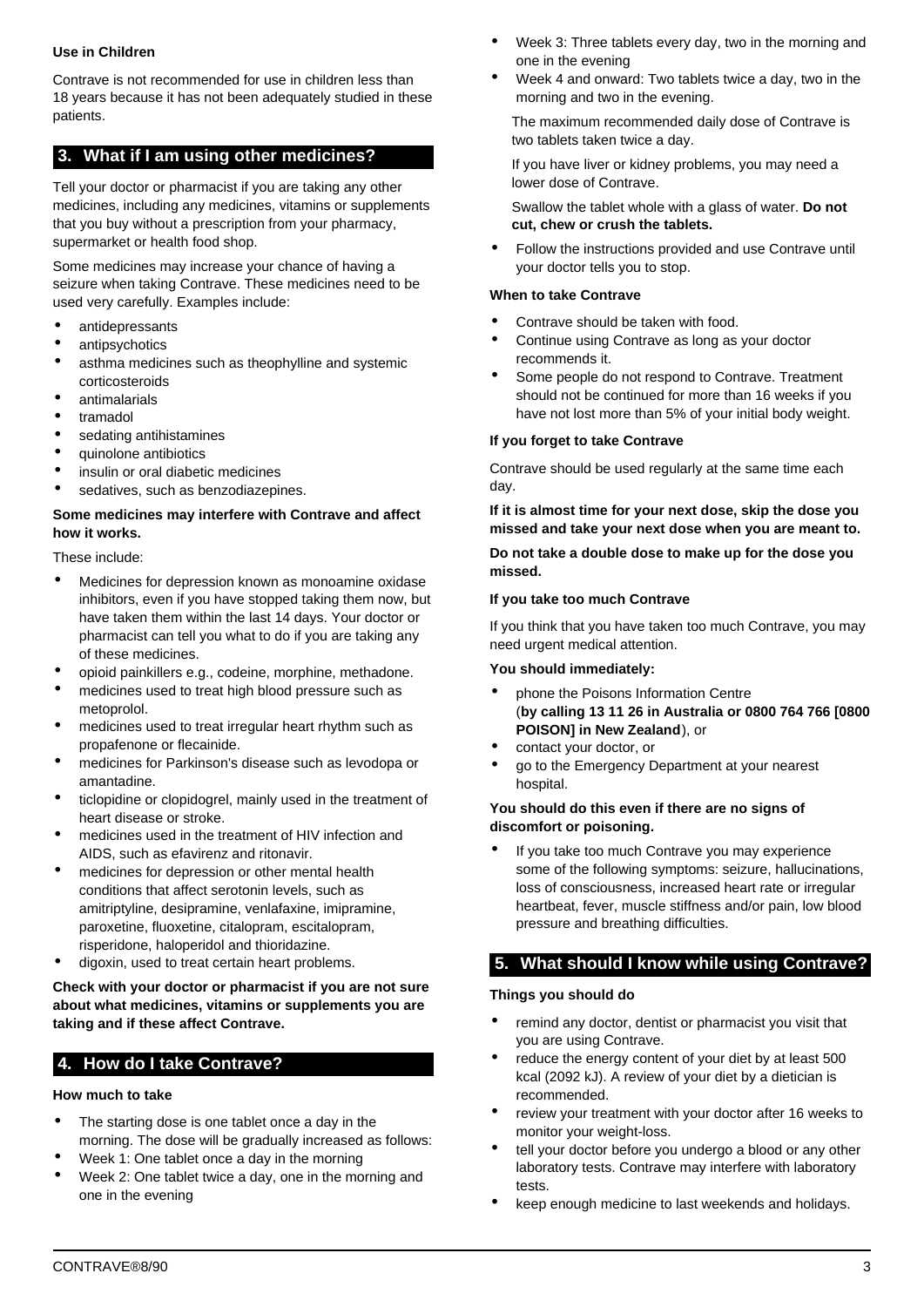## **Call your doctor straight away if you:**

have depression and it gets worse or you any have thoughts about suicide or doing harm to yourself.

All thoughts or talk about suicide are serious, including:

- thoughts or talk about death or suicide
- thoughts or talk about self-harm
- an increase in aggressive behaviour, irritability or agitation.
- become pregnant while taking this medicine.

# **Things you should not do**

- Do not take any other medicines while taking Contrave without first telling your doctor.
- Do not take this medicine for a longer time than your doctor has prescribed.
- Do not change your dose without first checking with your doctor.
- Do not give this medicine to anyone else, even if their condition seems similar to yours.

## **Driving or using machines**

## **Be careful before you drive or use any machines or tools until you know how Contrave affects you.**

Contrave may cause dizziness in some people and therefore may affect alertness.

## **Drinking alcohol**

## **Avoid or minimise drinking alcohol when taking Contrave. Tell your doctor if you drink alcohol.**

Excessive use of alcohol may increase your chance of having a seizure.

# **Looking after your medicine**

Follow the instructions in the carton on how to take care of your medicine properly.

Store Contrave below 25°C in a cool dry place away from moisture, heat or sunlight; for example, do not store it:

- in the bathroom or near a sink, or
- in the car or on window sills.

Do not freeze.

# **Keep it where young children cannot reach it.**

# **Getting rid of any unwanted medicine**

If you no longer need to use this medicine or it is out of date, take it to any pharmacy for safe disposal.

Do not use this medicine after the expiry date.

# <span id="page-3-0"></span>**6. Are there any side effects?**

All medicines can have side effects. If you do experience any side effects, most of them are minor and temporary. However, some side effects may need medical attention.

See the information below and, if you need to, ask your doctor or pharmacist if you have any further questions about side effects.

# **Less serious side effects**

|                        | Less serious side effects                                                                                                                                                                                                                                                                                             | What to do                                                                                                           |
|------------------------|-----------------------------------------------------------------------------------------------------------------------------------------------------------------------------------------------------------------------------------------------------------------------------------------------------------------------|----------------------------------------------------------------------------------------------------------------------|
|                        | The most commonly reported side<br>effects are:<br>nausea or vomiting<br>dizziness<br>dry mouth<br>constipation<br>headache                                                                                                                                                                                           | <b>Speak to your</b><br>doctor if you<br>have any of<br>these less<br>serious side<br>effects and<br>they worry you. |
|                        | <b>Changes in behaviour:</b>                                                                                                                                                                                                                                                                                          |                                                                                                                      |
|                        | mood swings<br>difficulty sleeping or abnormal<br>dreams<br>feeling spacey or jittery<br>forgetfulness or difficulty<br>concentrating<br>weakness or lack of energy<br>tremor<br>sexual function problems such as<br>delayed ejaculation or difficulty<br>getting an erection.                                        |                                                                                                                      |
|                        | Stomach or bowel problems:                                                                                                                                                                                                                                                                                            |                                                                                                                      |
| $\bullet$<br>$\bullet$ | diarrhoea<br>loss of appetite<br>stomach pain or cramps<br>burping<br>sudden need to urinate.                                                                                                                                                                                                                         |                                                                                                                      |
|                        | <b>Changes in your senses:</b>                                                                                                                                                                                                                                                                                        |                                                                                                                      |
| ٠                      | taste disorders<br>ringing in the ears<br>feeling thirsty<br>excessive sweating<br>hot flushes<br>chills<br>watery eyes.<br>tingling or numbness of the hands<br>or feet                                                                                                                                              |                                                                                                                      |
|                        | Other effects:                                                                                                                                                                                                                                                                                                        |                                                                                                                      |
|                        | toothache or jaw pain<br>joint or muscle pain<br>chest pain<br>hair loss<br>irregular menstrual periods<br>vaginal dryness<br>fast or irregular heartbeat<br>feeling faint when standing up<br>from sitting or lying down<br>muscle stiffness<br>feeling agitated<br>lack of coordination<br>unstable blood pressure. |                                                                                                                      |

# **Serious side effects**

| Serious side effects                                                             | What to do                                                     |
|----------------------------------------------------------------------------------|----------------------------------------------------------------|
| Seizures:<br>If you have a seizure, tell your doctor<br>when you have recovered. | Call your<br>doctor straight<br>away, or go<br>straight to the |